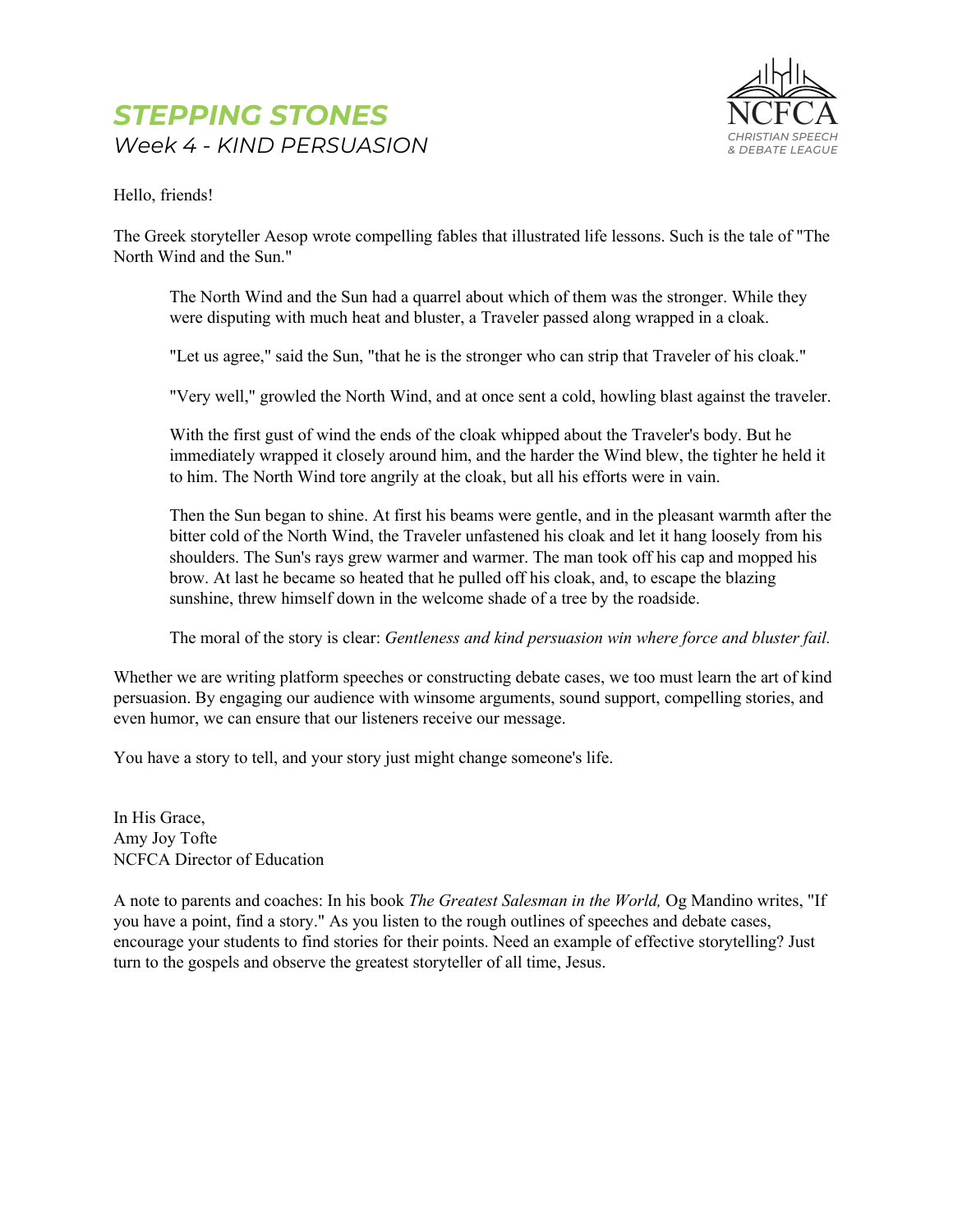

#### *Platform Speech (Big Idea: How do I engage my audience?")*

| Student | <b>REVIEW</b>                     | Platform Module C: A Well-Rounded Speech (Speech Competitor's Handbook)                                                                                                                                                                           |
|---------|-----------------------------------|---------------------------------------------------------------------------------------------------------------------------------------------------------------------------------------------------------------------------------------------------|
|         | <b>WATCH</b>                      | Summit Session 3: Engaging Your Audience (Free Resource)<br>Intensive Session 2: Making it Memorable (Log in at NCFCA.org, NCFCA Shop)<br>Intensive Session 3: Building a Connection (Log in at NCFCA.org, NCFCA Shop)                            |
|         | <b>COMPLETE</b>                   | Platform Module C: Identify Assumptions Worksheet (Speech Competitor's Handbook)<br>Platform Module C: Compelling Communicator Checklist (Speech Competitor's Handbook)                                                                           |
|         |                                   | Add stories and support. Identify your theme and develop a word picture and mantra.                                                                                                                                                               |
|         | <b>PREPARE</b><br><b>TO SHARE</b> | A story or support along with your theme, word picture, and mantra.                                                                                                                                                                               |
| Coach   | <b>CONSIDER</b>                   | Matthew 13:1-17 "Why do you speak in parables?"                                                                                                                                                                                                   |
|         | <b>WARM-UP</b>                    | Tell Me a Story.                                                                                                                                                                                                                                  |
|         | <b>SHARE</b>                      | A story or a piece of outside support along with your theme, word picture, mantra.                                                                                                                                                                |
|         | <b>DISCUSS</b>                    | Ask students to evaluate:                                                                                                                                                                                                                         |
|         |                                   | Was the story/support clear and compelling? What would add to its<br>effectiveness?<br>Did the word picture and mantra effectively communicate the theme?                                                                                         |
|         | <b>PREVIEW</b>                    | Elocution (Speech Competitor's Handbook)                                                                                                                                                                                                          |
|         |                                   | Webinar: Saying it With Style* (NCFCA Affiliate Resource)                                                                                                                                                                                         |
|         |                                   | To discover stylistic tools such as power words, sentence structures, descriptive language, and figures of<br>speech, log in to your affiliate dashboard & click Research Library. Not yet affiliate? Create an account &<br>click Affiliate Now. |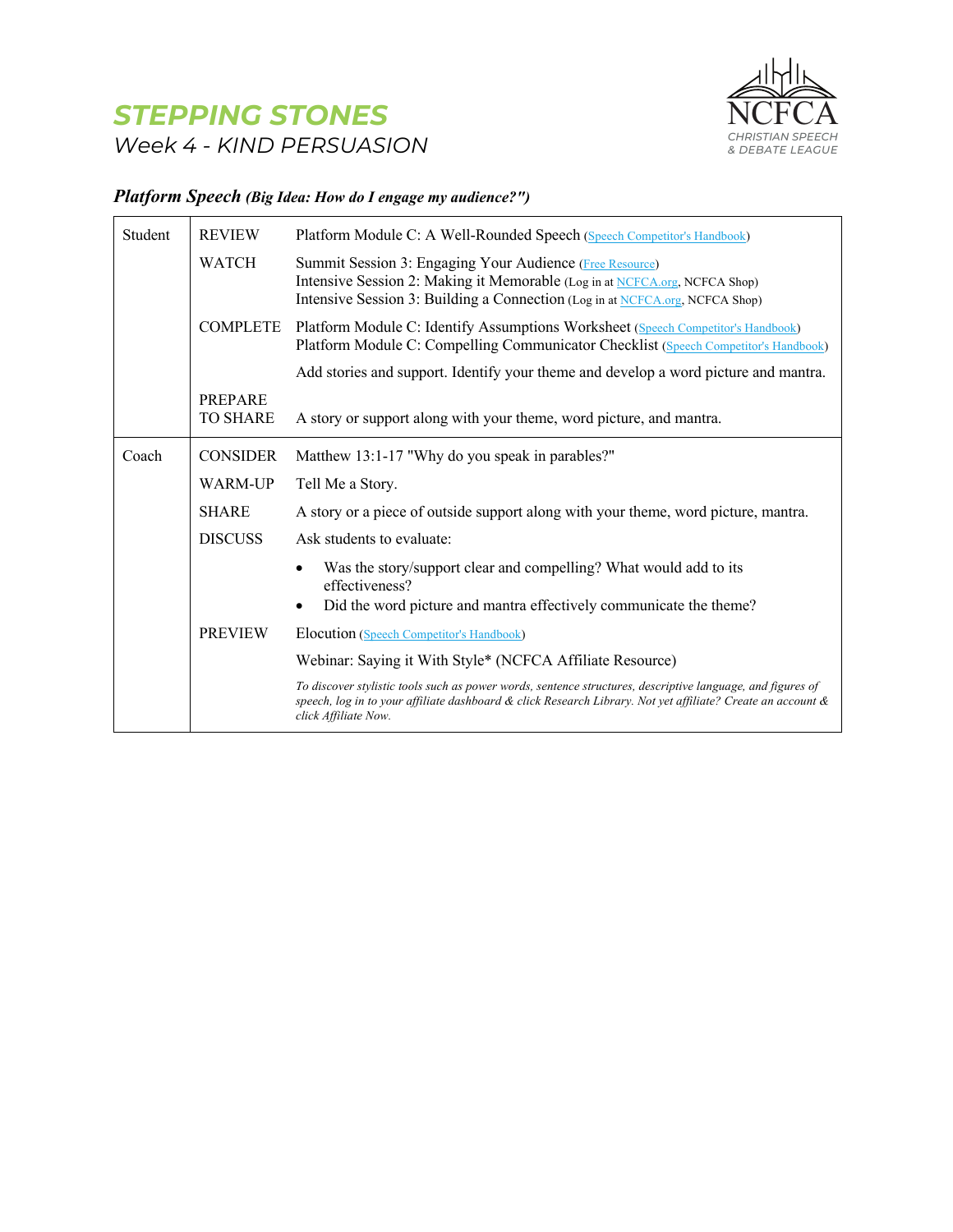

#### *Policy Debate (Big Idea: How do I address the issues that matter to most people?)*

| Student | <b>READ</b>     | Lesson 4: Stock Issues Part 1 (Policy Competitor's Handbook)                                                                                                                                                                                                                                                                                                                                                                                                |
|---------|-----------------|-------------------------------------------------------------------------------------------------------------------------------------------------------------------------------------------------------------------------------------------------------------------------------------------------------------------------------------------------------------------------------------------------------------------------------------------------------------|
|         | <b>WATCH</b>    | Intensive Session 2: Stock Issues (Log in at NCFCA.org, NCFCA Shop)                                                                                                                                                                                                                                                                                                                                                                                         |
|         | <b>REVIEW</b>   | Evidence Citation Guidelines (NCFCA Public Resource Library)                                                                                                                                                                                                                                                                                                                                                                                                |
|         | <b>RESEARCH</b> | What are the current policies governing EU Immigration? CEAS (Dublin Regulation),<br>GAMM, European Agenda on Migration, etc.                                                                                                                                                                                                                                                                                                                               |
|         |                 | "10 Questions that Explain the European Union's Migration Policy."<br>https://thecorrespondent.com/93/10-questions-that-explain-the-european-unions-migration-<br>policy/12299086041-3a16f02d                                                                                                                                                                                                                                                               |
|         |                 | "Policies." European Commission. https://ec.europa.eu/home-affairs/what-we-do/policies_en                                                                                                                                                                                                                                                                                                                                                                   |
|         |                 | "A European Agenda on Migration." https://ec.europa.eu/home-affairs/sites/homeaffairs/files/what-<br>we-do/policies/european-agenda-migration/background-<br>information/docs/communication on the european agenda on migration en.pdf                                                                                                                                                                                                                      |
| Coach   | <b>CONSIDER</b> | Proverbs 18:2 and 18:15 ("A fool takes no pleasure in understanding; the ear of the<br>wise seeks knowledge.")                                                                                                                                                                                                                                                                                                                                              |
|         | <b>WARM-UP</b>  | Four Corners                                                                                                                                                                                                                                                                                                                                                                                                                                                |
|         | <b>DISCUSS</b>  | Stock Issues (For discussion questions, see <b>Policy Coach's Manual</b> , Lesson 3)<br><b>EU</b> Immigration Policies<br>Case Ideas                                                                                                                                                                                                                                                                                                                        |
|         | <b>PRACTICE</b> | Activity 4.1 Identifying Stock Issues (Policy Coach's Manual)                                                                                                                                                                                                                                                                                                                                                                                               |
|         |                 | Activity 4.2 Case Discussion (Policy Coach's Manual)                                                                                                                                                                                                                                                                                                                                                                                                        |
|         |                 | *The Coach's Manual recommends having experienced students share case ideas. If your club does not have<br>experienced students, you may find case ideas in Intensive Session 5: Resolution Background or in the table<br>of contents for casebooks (also called source books). NOTE: Please heed the warning from Mrs. Shipe on p.<br>91 of the Coach's Manual. Casebooks and briefs may be used as a starting point, NOT a substitution, for<br>research. |
|         | <b>PREVIEW</b>  | Lesson 5: Stock Issues Part 2 (Policy Coach's Manual)                                                                                                                                                                                                                                                                                                                                                                                                       |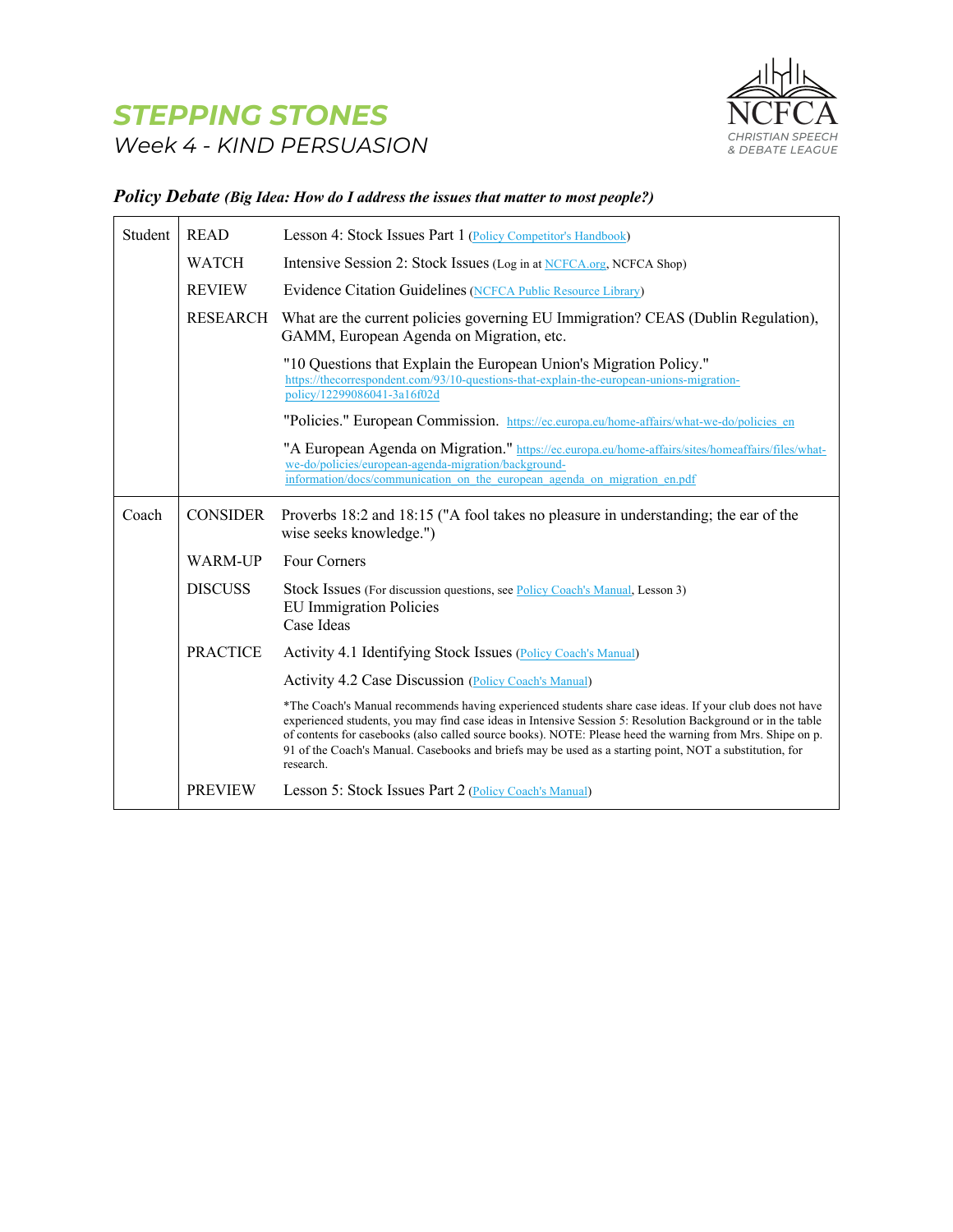

#### *Value Debate (Big Idea: How do I define the round fairly?)*

| Student | <b>READ</b>     | Lesson 4: Introduction, Definitions, and Analysis (Value Competitor's Handbook)                                                                                                                                           |
|---------|-----------------|---------------------------------------------------------------------------------------------------------------------------------------------------------------------------------------------------------------------------|
|         |                 | Learning Logic 4: Categorical Syllogisms (Value Competitor's Handbook)                                                                                                                                                    |
|         | <b>WATCH</b>    | Intensive Session 5: Definitions (Log in at NCFCA.org. Visit NCFCA Shop to buy.)                                                                                                                                          |
|         | RESEARCH        | Candidate Privacy                                                                                                                                                                                                         |
|         |                 | "Candidate Privacy." Rebecca Green. 3 Feb 2020.<br>https://papers.ssrn.com/sol3/papers.cfm?abstract_id=3531189                                                                                                            |
|         |                 | "The Right to Privacy and the Public's Right to Know: The "Central Purpose" of the<br>Freedom of Information Act. by Fred H. Cate, D. Annette Fields, and James K.<br>McBain                                              |
|         |                 | What is the FOIA? What was its purpose?                                                                                                                                                                                   |
|         |                 | How did SCOTUS respond in United States Department of Justice v. Reporters<br>Committee for Freedom of the Press?                                                                                                         |
|         |                 | What values ought to drive our decision-making when considering right to know? (ie.<br>democracy, legitimacy)                                                                                                             |
| Coach   | <b>COMPARE</b>  | Proverbs 18:2 and 18:15 ("A fool takes no pleasure in understanding; the ear of the<br>wise seeks knowledge.")                                                                                                            |
|         | WARM-UP         | Four Corners                                                                                                                                                                                                              |
|         | <b>DISCUSS</b>  | Definitions (For discussion questions, see Value Coach's Manual)<br>What definitions have you found for "right to privacy" and "right to know?"<br>Which definitions are best? Which could be accepted by both positions? |
|         | <b>PRACTICE</b> | Activity 4.1 Analyzing Definitions (Value Coach's Manual)                                                                                                                                                                 |
|         |                 | Activity 4.2 Where's the Conflict? (Value Coach's Manual)                                                                                                                                                                 |
|         |                 | Activity 4.3 Topic Discussion (Value Coach's Manual)                                                                                                                                                                      |
|         |                 | * Sourcebooks are sometimes used as a starting point for discovering cases, but they should never be used<br>as a substitution for research.                                                                              |
|         | PREVIEW:        | Lesson 5: Standard (Value / Criterion)                                                                                                                                                                                    |
|         |                 | Intensive Session 6: Standard                                                                                                                                                                                             |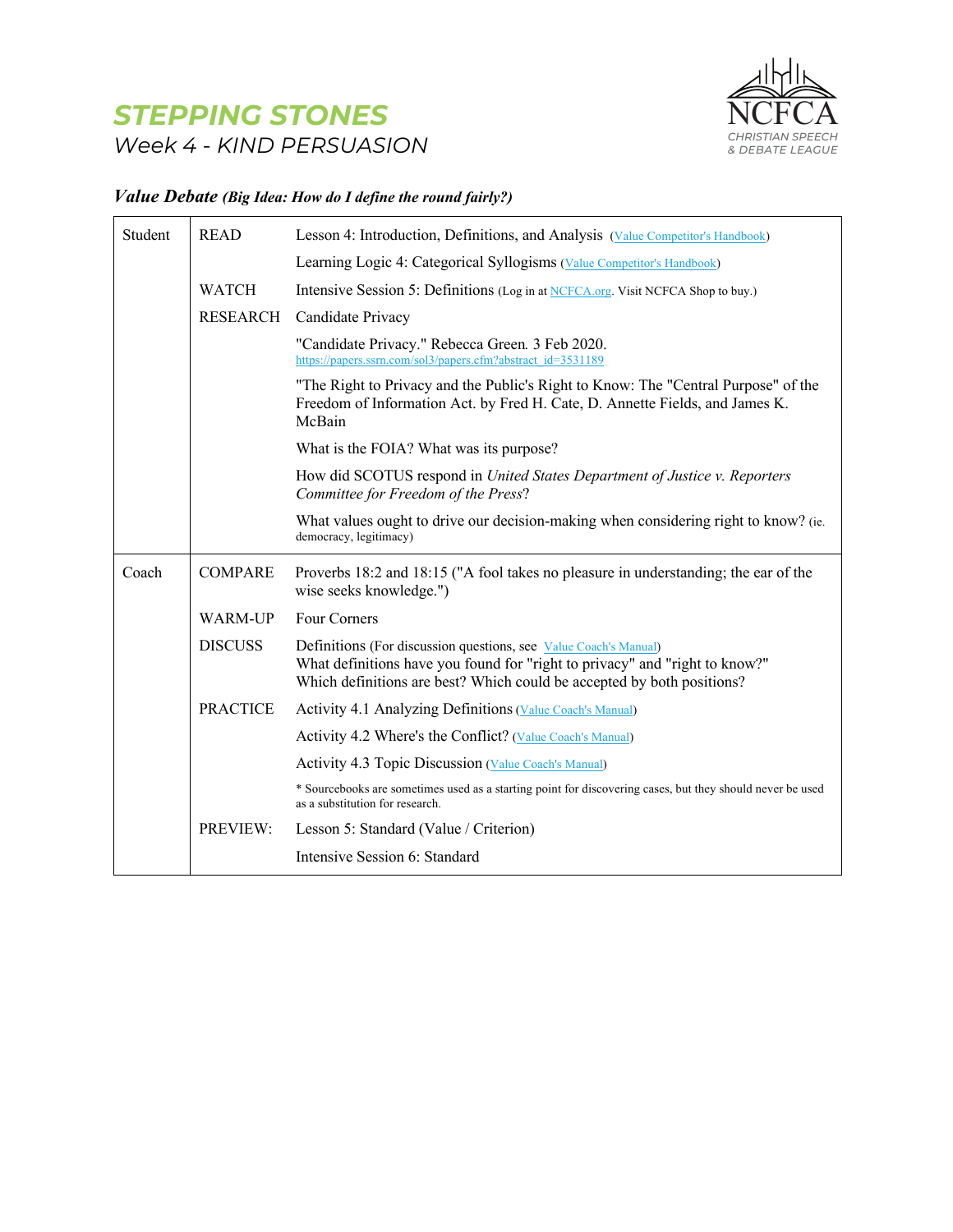

#### *Resources*

- Free resources in the Public Resource Library. (https://www.ncfca.org/resources/)
- Additional resources in the Affiliate Resource Library. (Create an account, click Affiliate Now, visit Resource Library)
- NCFCA Comprehensive Guides to Speech, Policy, and Value Debate (Visit https://www.ncfca.org/resources/curriculum to buy now.)
- NCFCA Online Intensive Recording Bundle (Log in at www.NCFCA.org. Visit the NCFCA Shop to buy now.)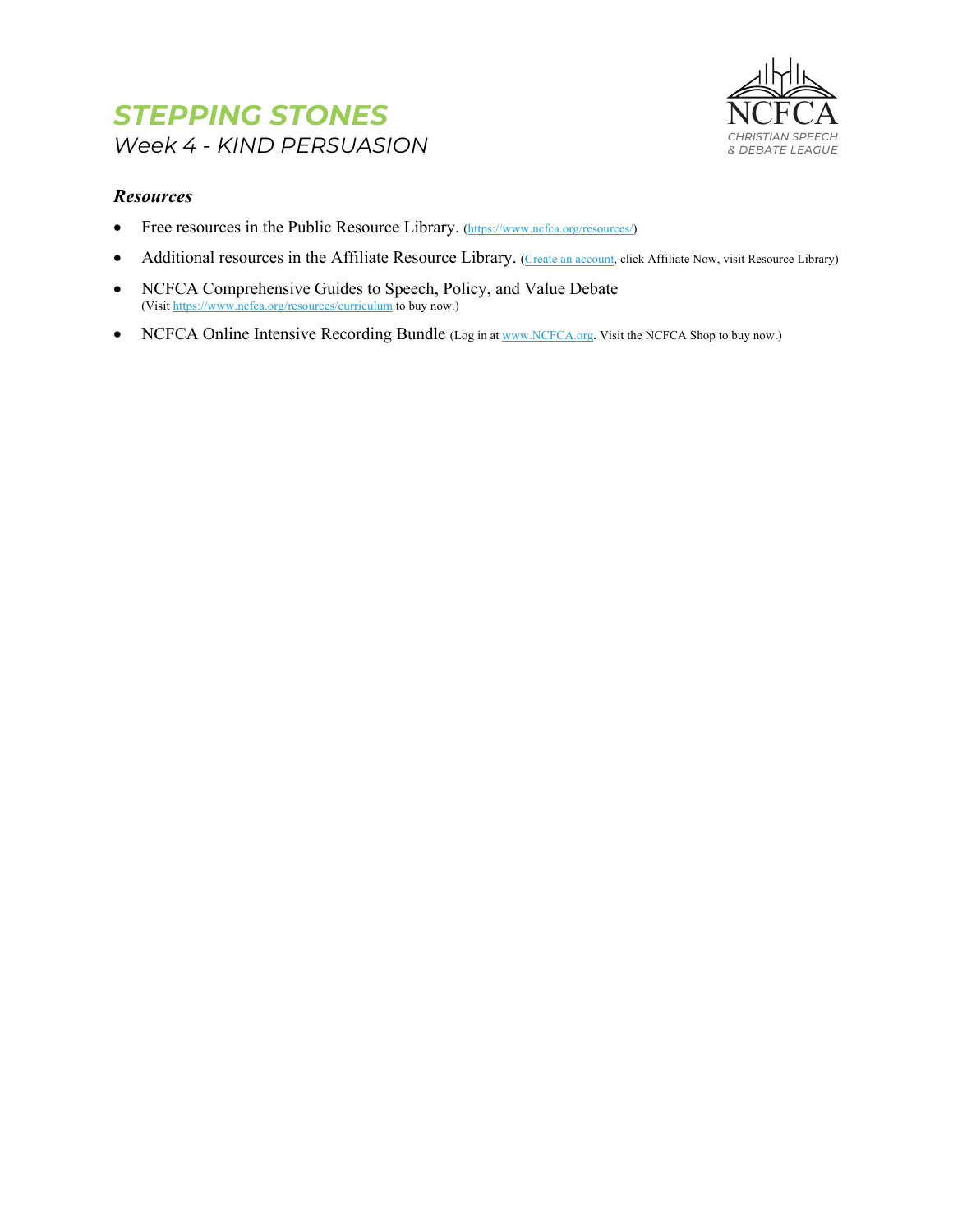



### *SPEECH: TELL ME A STORY*

- *Cut the cards and place them in a basket.*
- *Say, "Stories effectively convey messages that facts alone cannot. Stories can make people laugh or cry, and your personal story can connect your listener with your message. Today, we're going to practice finding and delivering stories with an intended purpose. As you draw a card, notice the purpose and topic listed. You'll have 4 minutes to outline a 90-second fiction or non-fiction story about your topic that accomplishes the purpose listed. Then you'll take turns sharing your stories and asking the audience to guess your purpose."*

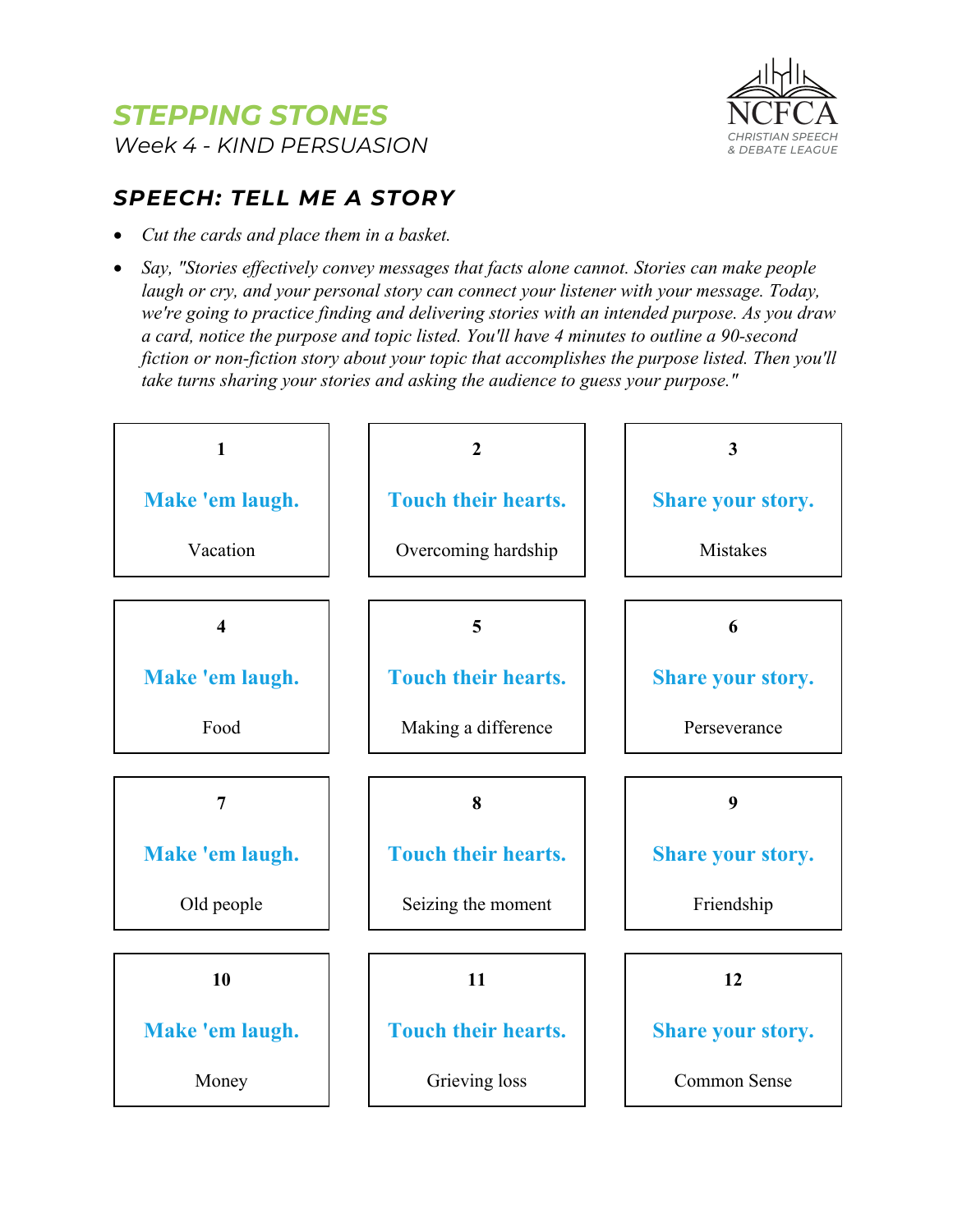

### *DEBATE GAME: Four Corners*

- *Place 4 signs in the corners of the room: strongly agree, somewhat agree, somewhat disagree, strongly disagree.*
- *Present the topics below or create your own. Consider the age and experience of your students to determine which topics would be best.*
- *Ask students to move to the corner that best how they feel.*
- Ask the groups to discuss the reasons for their decisions and share them with the group.
- *SCALE: If your group is large, break into smaller groups of 4-8 students and have a parent facilitate each group.*
- *EXTEND: What motivates your decision-making? Facts, stories, experiences, values?*
- *IMPACT: We all have reasons for the decisions we make. In policy debate, most people consider the "stock issues" when reaching a decision. In value debate, most people weigh the values when reaching a decision.*
	- 1. Sunday is the best day of the week.
	- 2. It is important to eat healthy foods, exercise daily, and sleep at least seven hours per night.
	- 3. Money can buy happiness.
	- 4. Climate change is real.
	- 5. Politicians forfeit their right to privacy when they enter the public arena.
	- 6. College is essential for future success.
	- 7. Violence is never acceptable.
	- 8. Parents should limit screen time for children under age sixteen.
	- 9. People rarely change their values and beliefs unless influenced by a traumatic event.
	- 10. Homeschoolers should be allowed to play public school sports.
	- 11. People with realistic goals tend to be more successful than those who put little thought into their futures.